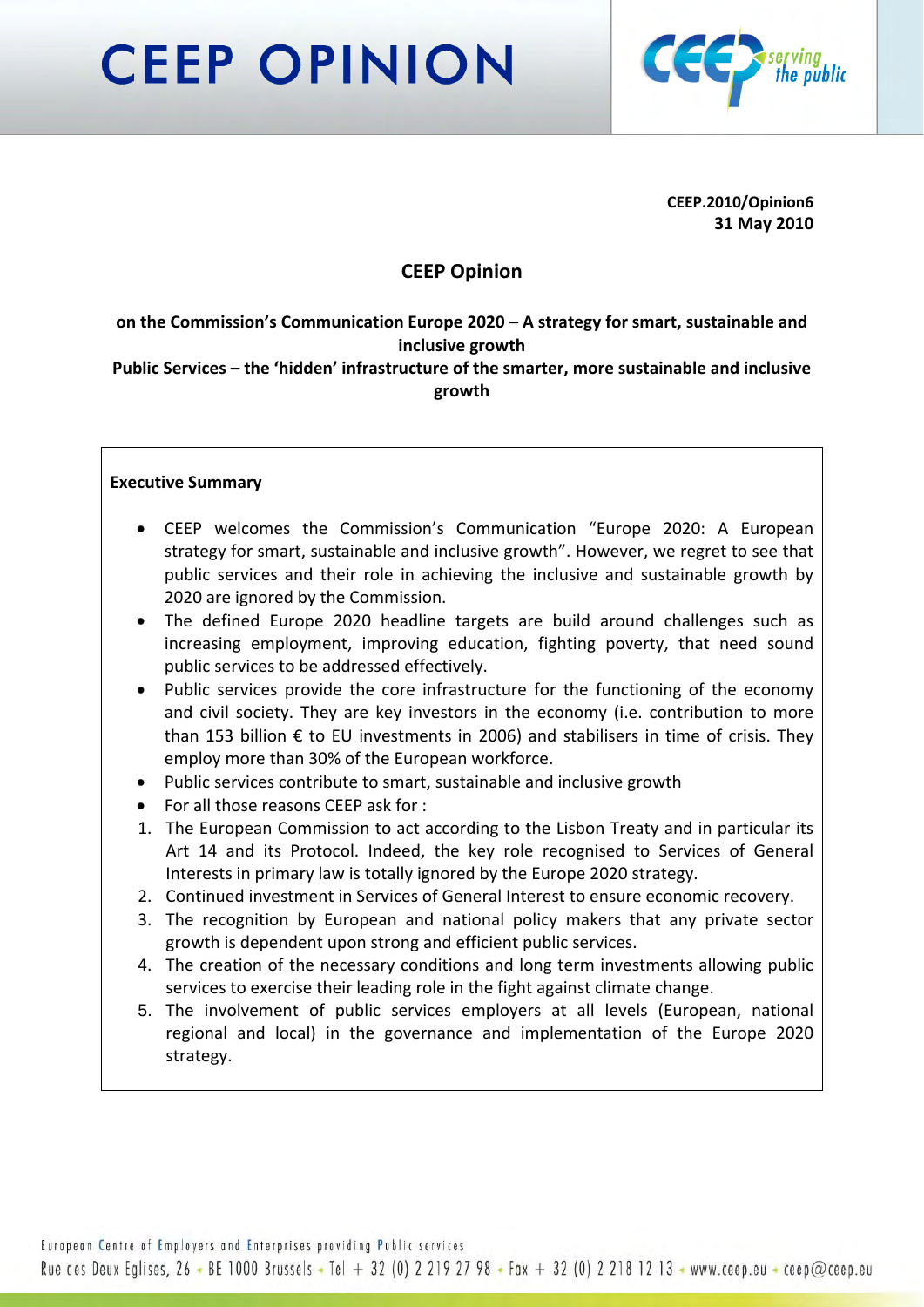#### **Introduction**

CEEP welcomes the Commission's Communication "Europe 2020: A European strategy for smart, sustainable and inclusive growth". However, we regret to see that public services and their role in achieving the inclusive and sustainable growth by 2020 are ignored by the Commission. This is surprising, especially when considering that the defined Europe 2020 headline targets are build around challenges such as increasing employment, improving education, fighting poverty, that need sound public services to be addressed effectively. Indeed, public services provide the core infrastructure for the functioning of the economy and civil society. They are key investors in the economy. To give an example, taken from the recent CEEP project "Mapping of public services", the infrastructure networks (water management, electricity, postal sector, telecommunication, public transport and railway) contributed in 2006 for more than 153 billion  $\epsilon$  to the EU investments making these sectors as one of the main investors in Europe.

Moreover, public services acted as stabilisers in time of crisis. This is shown, amongst other things, by the fact that 75% of providers of Services of General Interest had seen no decrease in their staff numbers despite the financial crisis. These are the findings of a survey made in February 2010 in the context of the Mapping of public services project.

Overall, public services' providers contribute directly to more than 26% of the EU 27 GDP. More than 500 000 enterprises provide those services in Europe (private, public, mixedowned enterprises, NGO, etc.). All together they employ more than 64 million people in Europe providing services to about 500 million Europeans.

For all those reasons they can not be ignored by the strategy that will lead Europe towards the next decade.

## **Exit from the current crisis**

The worst economic crisis in decades continues to haunt us and the European Union needs to show the full potential that stems from cooperation between its Member States. According to the Stability and Growth Pact, Member States must respect an annual budget deficit no higher than 3% of GDP and have a national debt lower than 60% of GDP.

In this context, EU governments have announced that public spending will have to be restricted and taxes will have to be raised. The implications for public services will be that the financial room for manoeuvre will diminish via lower income and/or cuts in public spending. In terms of the provision of Services of General Interest, difficult economic and fiscal situation would exercise further pressure on public enterprises to tighten their economic activities, resulting in heavy constrains on Services of General Interest to deliver the high quality services that European citizens expect.

CEEP is deeply concerned that reducing public services expenditure will be seen as a 'quick fix' to stabilising economies and reducing financial deficits. Since the size of the fiscal consolidation effort will be enormous it might be desirable to spread it over a much longer time period than over a couple of years. We are also of the opinion that without some sort of compensatory measures impacting on the short term, the collateral damage could be enormous. Furthermore, a significant reduction in investment in public services will lead to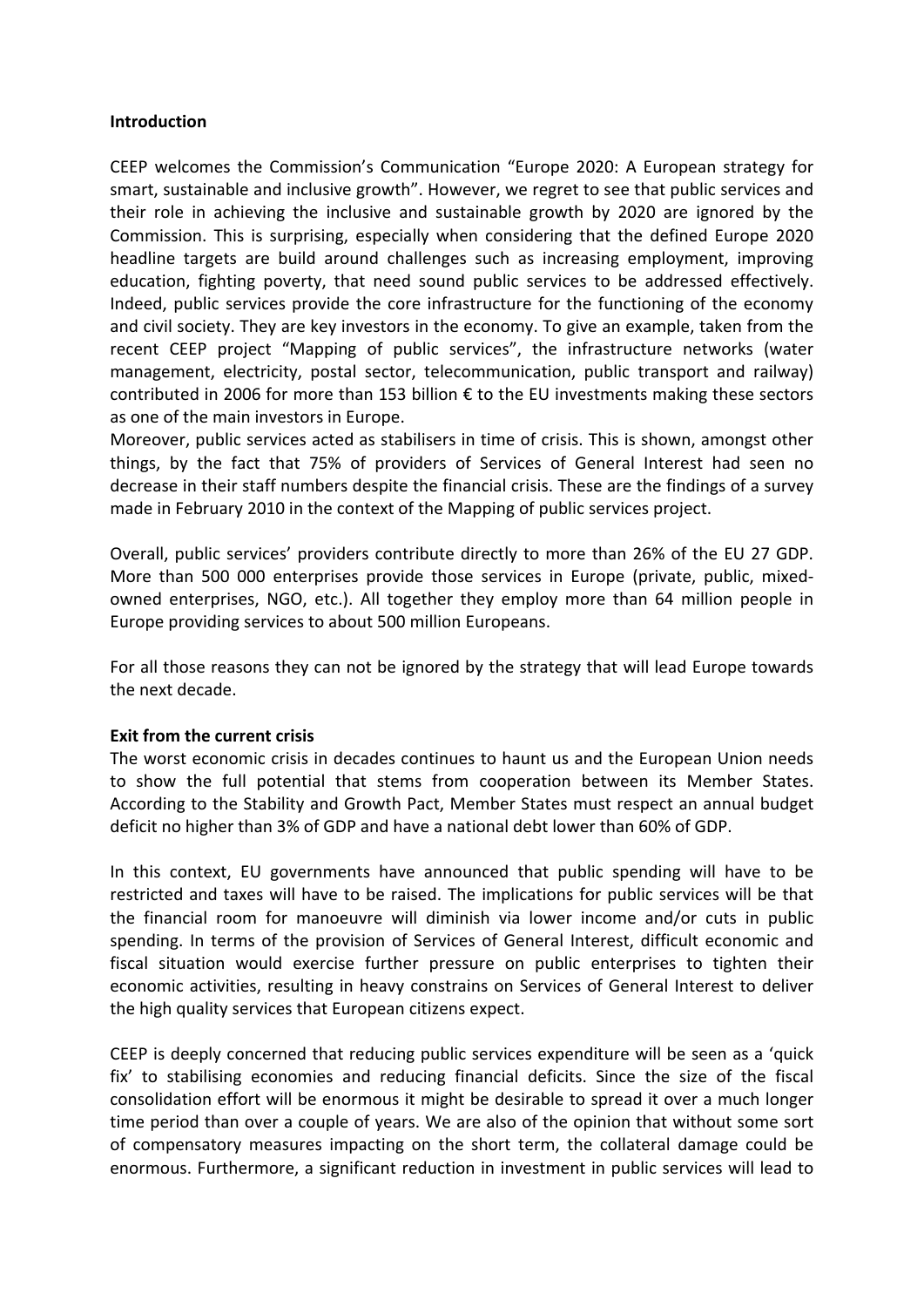loss of jobs which will not, in the short or medium term, be countered by a growth in private sector employment.

Furthermore, necessary structural reforms are needed to combat the effects of the current crisis as well as responding to the long term challenges of globalization and an ageing population. We share the view of the European Commission that reforms are needed of age‐ related expenditure and serious discussions about raising the effective retirement ages to ensure that age‐related public expenditure is financially viable is unavoidable. Workers will need to work longer and the existing provisions stipulating that employees can work longer than 65 are obviously not enough.

Additionally, it is also important that all Member States take appropriate action to implement Union law effectively. Bearing in mind that the administrative capacity for this task varies considerably in the different Member states, we would like to call on the European Commission to make full use of Article 197 in the Lisbon Treaty. The consequences otherwise could be very serious, as we already have witnessed during the crisis.

#### **Smart growth**

## Innovation

CEEP welcomes the initiative "Innovation Union" dealing with Research and Development (R&D) and innovation policy and its refocusing "on the challenges facing our society". R&D spending in Europe is lagging behind other large economies such as the U.S and Japan, and the long‐standing target to invest 3% of GDP in research needs to be fulfilled in order to these challenges ahead of us.

We welcome with interest the Commission's drive to "speed up setting of interoperable standards" as a tool to ensure effective achievement of the Single Market in addition to EU legislation. However, CEEP calls for any new standard to be based on a broad consensus which takes full account of the views of the enterprises that produce the standard and of those who will have to put it into practice, such as public community users, citizens and workers. Only by doing so viable and realistic solutions can be put in place.

## Education, training and life long learning

Education is one of the largest employment sectors in the labour market. Its strategic importance is, in the EUROPE 2020 Strategy, unparalleled and Europe's aspirations for global leadership in the knowledge economy rest ultimately on the quality of our education. CEEP firmly believes that we need every citizen to have sound basic skills. Vocational Education and Training systems (VET) must be tuned to the rapidly changing needs of the labour market. Higher education and research institutions, in partnership with business where appropriate, must give Europe the decisive competitive edge to generate sustainable high quality jobs and the economic platform to pay for advanced social provision and environmental protection.

However, it needs to be pointed out that not everybody will be able to adapt easily into the knowledge society of tomorrow. Certainly, specific programmes can decrease the number of those excluded from society and labour markets. But still there will remain a certain segment of people who need and look for low‐skilled work and have to make a living from it.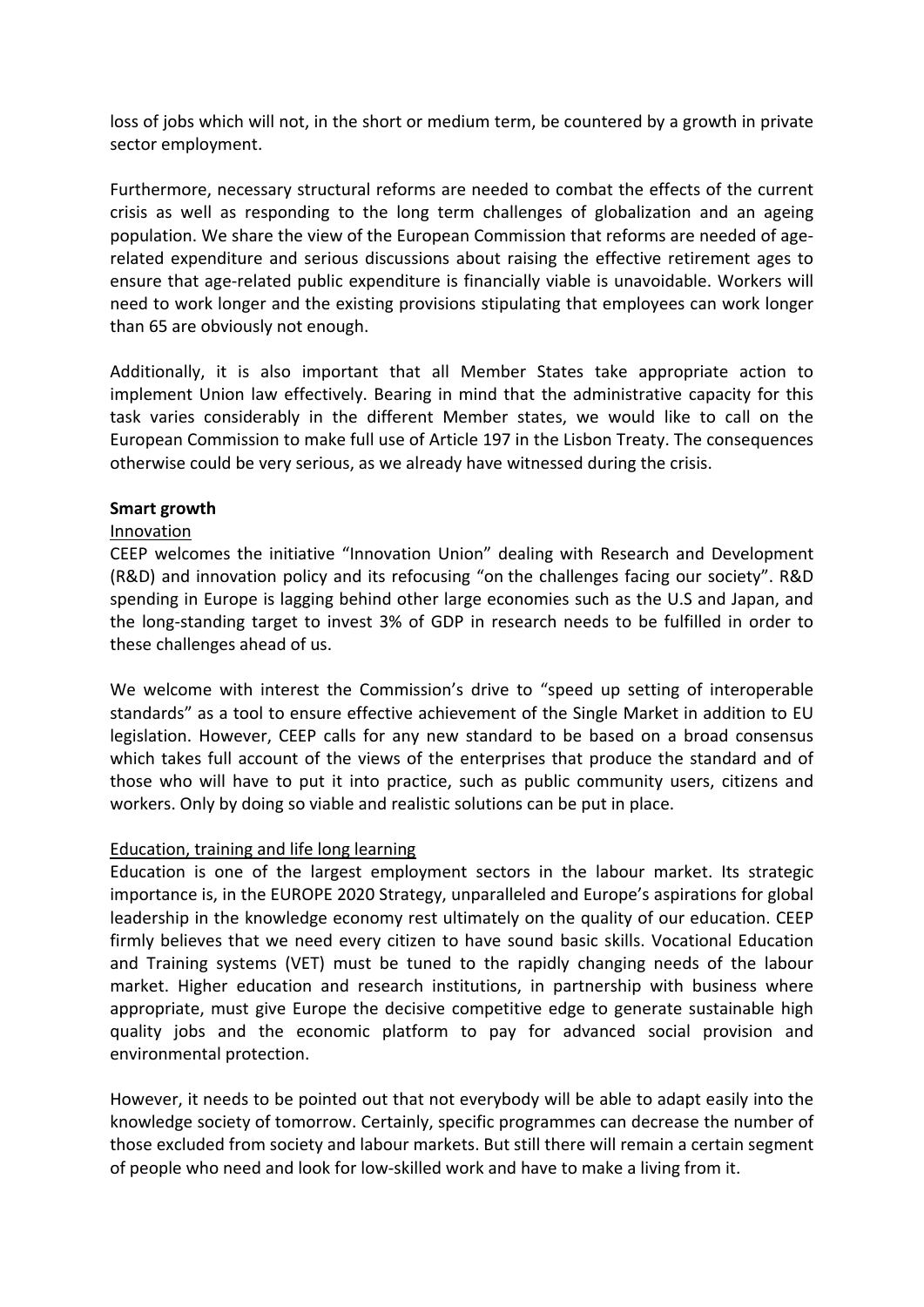Moreover, the level of early school drop out and low achievement remains too high in the EU. It is a proven fact that young people with low educational attainment have even greater difficulties in accessing labour market opportunities. Even in times of economic crisis it is therefore important to continue to address the causes of early drop out and low attainment. The prevention of early school leaving requires appropriate government investment in the education system and flanking social measures in areas of high deprivation. For that reason, CEEP fully supports the target of reducing the drop out rate to 10% from the current 15%.

However, we have concerns over the target to increase the share of the population having completed tertiary education. We think that the scope of this target is too narrow. Getting people into higher education is not the only solution to meet the long‐term challenges the European Union are facing. Education in the form of informal and non‐formal learning as well as vocational training and adult education is equally important in this aspect and therefore we do not find it appropriate to limit the target specifically to higher education.

## Digital Society

CEEP welcomes the ambitious EUROPE 2020 Strategy objectives and the importance given in the Strategy to high‐speed broadband networks and services, as key drivers of growth, innovation and welfare. The success of new networks and services can only be measured by the degree to which EU citizens and businesses take‐up services and access content through new devices and platforms. An ambitious and comprehensive European digital agenda should provide the right incentives for all citizens to adopt new technologies. It should promote the production and the dissemination of high quality and diverse content together with the investment in new networks and platforms.

In the context of economical recovery, the deployment of high speed broadband infrastructure and the capacity of the private and public sectors to fully exploit the benefits of broadband networks and services are crucial to increase employment, further reduce CO2 emissions, boost education levels and improve social cohesion. In the fast changing world of near future, high speed broadband networks are able to generate up to one million additional jobs and spur considerable additional economic activity. A better integration of broadband‐enabled applications in sectors such as energy, transport or building could lead to a 15% reduction of CO2 emissions by 2020. Broadband‐enabled applications also play a significant role in improving access to education and public services in remote or less developed areas.

CEEP members are ready to participate in shaping the Digital Agenda policy framework and play their part through the investment in high speed networks and innovative services and content (fixed and mobile broadband access, e‐education and e‐health platforms, e‐ assistance services for the elderly or disabled, online content offers), developing the potential of Communications for smart, sustainable and inclusive growth.

## **Sustainable growth**

## Combating climate change and promoting clean and efficient energy

CEEP warmly welcomes the aim of decoupling economic growth from rising energy consumption. More generally "Get less in – more out" as stated by Commissioner Potočnik is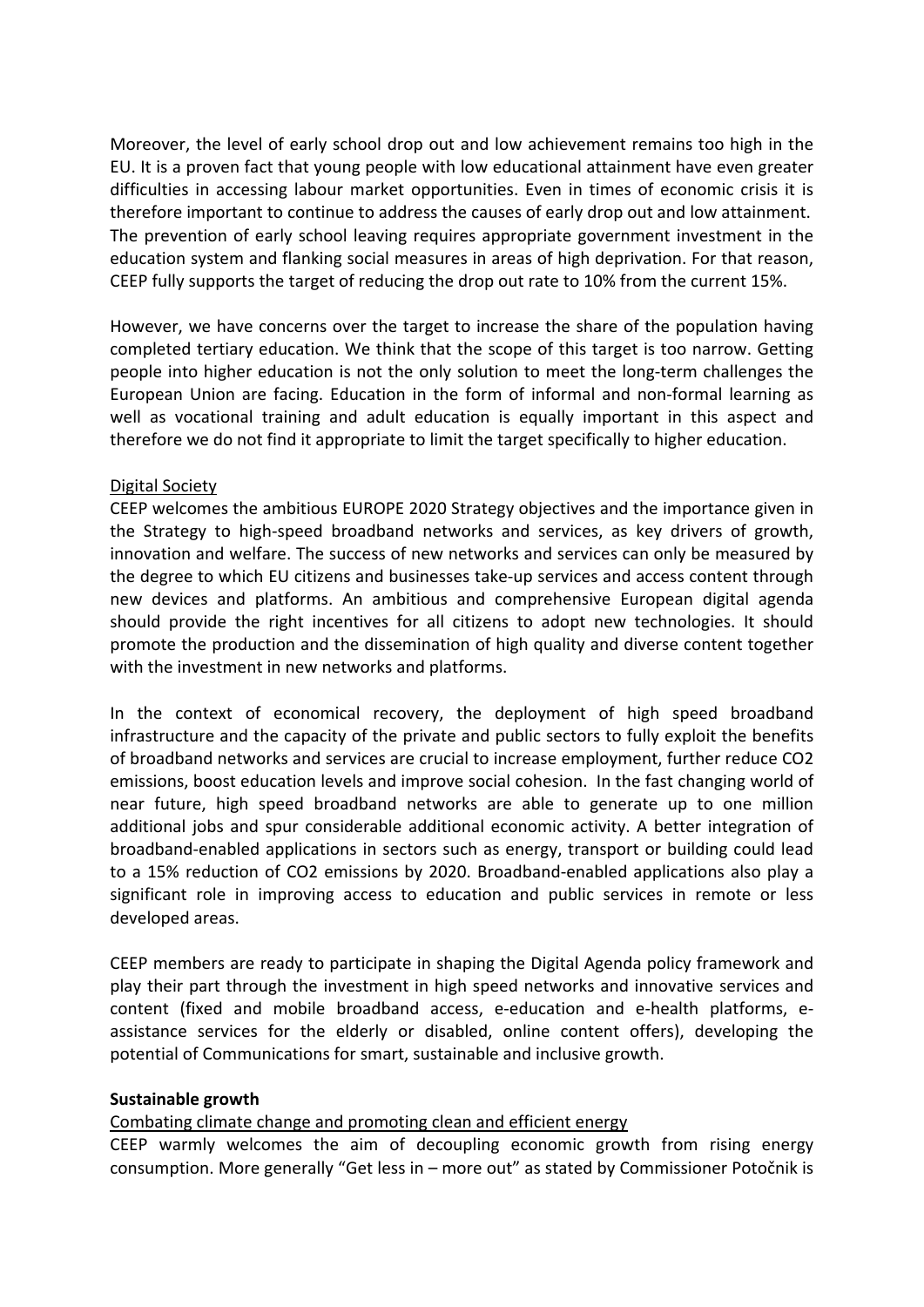a good summary of what should guide EU policies towards resource efficiency. But decoupling growth from increasing waste production would also be much welcomed.

If for energy policy, the goals are already ciphered with the 20‐20‐20 target, we are much concerned by the remaining 80% of energy that would still be produced from traditional sources in which the first place is taken by fossil fuels. To improve the security of supply, the diversification of the energy mix, both in terms of the technology used and the geographic origin of the source of energy, should always be promoted on top of the use of low‐carbon sources including renewables.

CEEP sees energy efficiency enhancement as the win‐win‐win solution, on the supply as on the demand sides. Indeed it decreases

- the amount of energy sources required, which improves both competitiveness of industry and affordability for the users,
- the dependency on imported sources, and
- the quantity of GHG emissions produced.

A better use of energy should also be improved by smart metering, enabling the consumers to control their energy consumption.

The energy sector needs efficient investments with fair prices (prices covering total costs); this can result in higher prices that are, at the same time, an incentive for energy efficient behaviour. To promote the competitiveness of the economy and household welfare, these prices are expected to be not too high.

If the EU intends to reach higher objectives than the 20‐20‐20 by 2020, it should at the same time create sustainable policies and long term objectives allowing the necessary time for investments to produce results. This requirement goes not only for investments in the energy chain from production to consumption, but for all network service investments as public transport, water or telecommunications. Therefore, the Europe 2020 strategy should provide a long term vision and broad approach when it comes to those sectors. Unfortunately this is not always reflected in the strategy. To make an example out of several, the promotion of public transport is an essential way to reach climate objectives while enhancing citizens' mobility. This is completely ignored by the Europe 2020 strategy, which limits the link between the fight against climate change and transport to the promotion of electric cars as a "clean mode of transport".

The climate change policies should also "strengthen our economies' resilience to climate risks and our capacity for disaster prevention and response", as stated in the Strategy. We insist accordingly on the need to plan specific adaptation measures, particularly in the water and soil management and territorial planning. Concerning the sustainable resource management of water only, a lot of legislation, research and funding is already necessary to maintain the all‐in‐all positive situation in the Northern and Central parts of Europe and to address the problematic situation in the Southern (and partly Eastern) regions of Europe where 1/3 of the population is threatened by droughts and water scarcity.

A "greener economy" should not be focused on climate change only. A good management of waste, soil and water is required to improve citizens' welfare. The danger of land filling or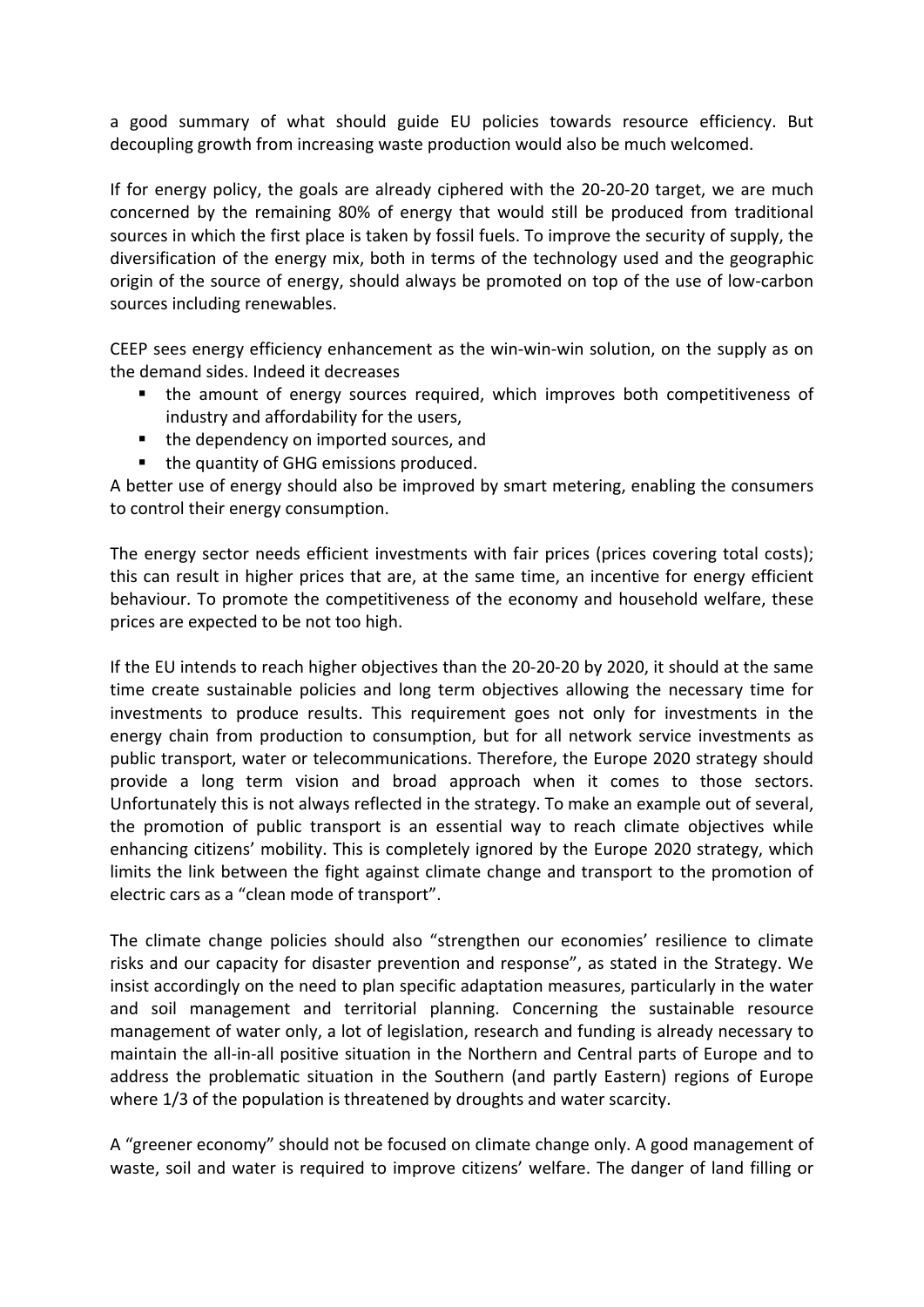the overuse of water in agriculture (60% or more in some Members States of water use is taken by agriculture) should be addressed as essential parts of an environment strategy. We regret that water management is not mentioned at all in the proposed strategy. Water is not a commercial product but a heritage which must be protected, defended and treated as such. That is why instead of liberalisation a constant modernisation of water management is required. A sustainable water management is essential to ensure citizens' welfare in the coming decade.

## Competitiveness

The European Union is competing with other economies outside Europe and for the moment key competitors such as China and North America are outrunning us. We need to increase our competitiveness within fields such as innovation, productivity and technology and CEEP therefore welcomes the flagship initiative "an industrial policy for the globalisation era".

Public services are performing as infrastructure for private business prosperity. A prerequisite for the success of private companies, and in particular SMEs, are high quality public services such as education and training systems, transport infrastructure and so on. This should have been duly acknowledged in the above mentioned flagship initiative.

## **Inclusive growth**

## Employment

The crisis has hit the labour market very hard and the unemployment rate is for the moment around 10% for EU27 and according to the forecasts more people will lose their job during 2010. This matter is of immediate concern and policies to promote employment creation are needed. Vulnerable groups are most at risk during times of crisis. Young people have been shown to be among the first "victims" of the economic downturn. CEEP is of the opinion that special attention needs to address the alarming high youth unemployment in Europe. In this context, we would have welcomed a specific target addressing this issue in the general 75% employment target for the entire workforce.

Furthermore, we welcome the emphasis put on flexicurity both in the Europe 2020 Strategy and in the Integrated Guidelines. Implementing flexicurity principles is one way to deal with the raising unemployment. All pillars of the flexicurity model should be addressed at the same time: i.e. while it might be necessary to make access to the labour market more flexible to ensure employment opportunities, this must be underpinned with Life Long Learning, social protection and active labour market policy measures to ensure that employability can be maintained.

## Skills

In the light of the current crisis, and taken into account future challenges such as globalisation and an ageing population, it is more important than ever to continue investing in skills upgrading and skills matching. The European Union needs skilled worker and to ensure employability we need to encourage comprehensive life-long learning strategies. CEEP's particular interest in this agenda is threefold: firstly, as provider of Services of General Interest, including education services, our members are at the forefront of ensuring that supply matches demand in the labour market. CEEP members thus have a key role to play in meeting the current and future skills agenda. Secondly, prior to the recession and to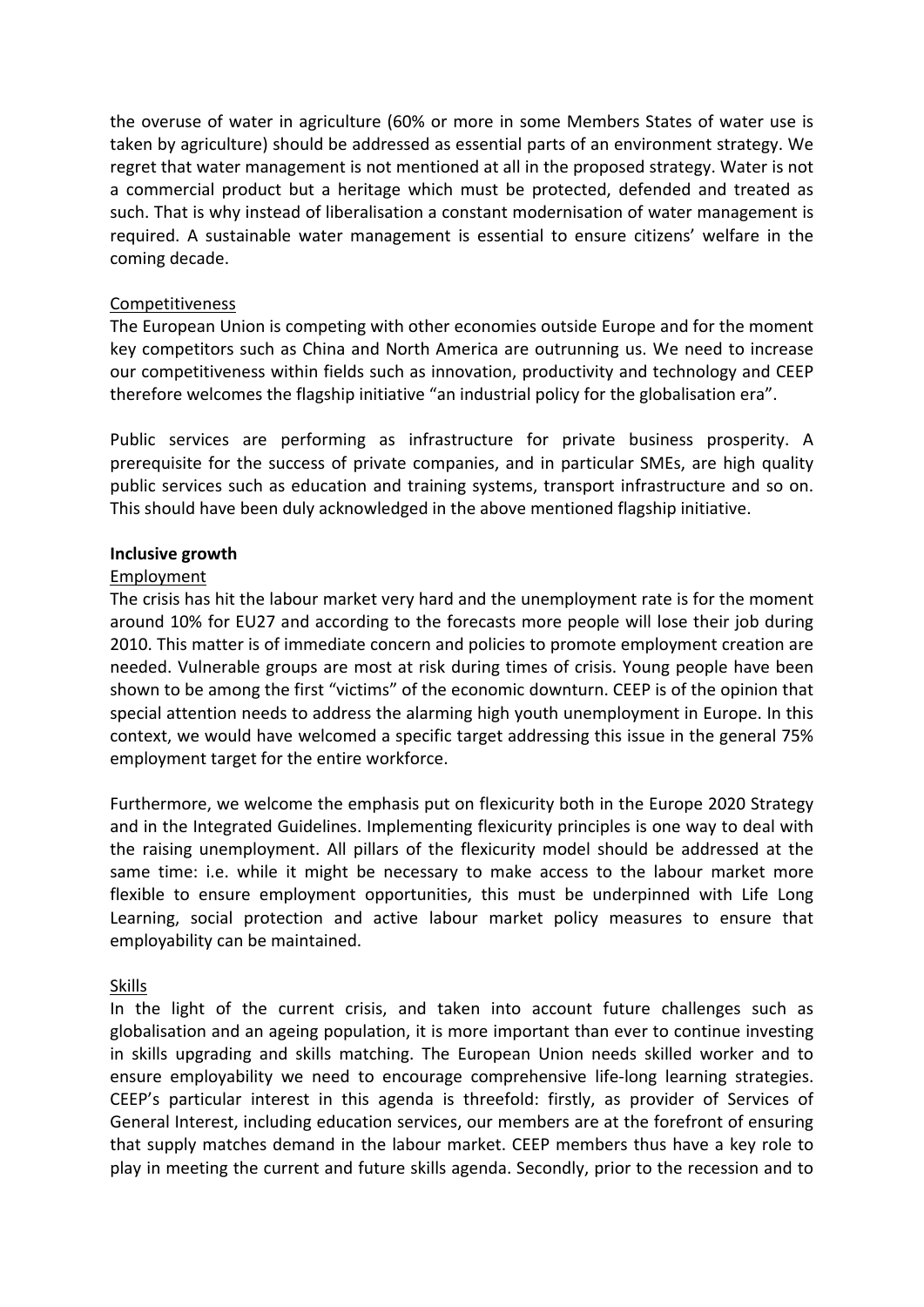some extent throughout the recession, many of the services provided by our members are vital in the context of social and demographic change and have continued to grow in terms of their employment potential. It is therefore essential that education providers take on board the growing skills needs of the service economy. Finally, as employers and employer's organisations, CEEP members have a significant track record of providing innovative skills solutions and ensuring ongoing training provision and a commitment to providing employment opportunities, even in difficult economic times. We ask for this role to be fully acknowledged in the implementation of the Europe 2020 strategy.

## Fighting poverty

To ensure economic, social and territorial cohesion it is of vital importance that concrete measures are taken to combat poverty and promote active inclusion. CEEP believes that it is necessary to actively enhance labour market participation among all groups in our society. The recently adopted framework agreement on Inclusive Labour Markets is just one example how the European social partners actively can contribute within this field. Europe cannot afford having people being left outside and policies need to be adopted that encourage participation in the labour force of disabled people, old people, immigrants and other vulnerable groups. Ensuring equal opportunities is of outmost importance and policies needs to be adopted to promote work life balance.

However, CEEP is concerned of setting a specific number as a target on reducing poverty. The difficulty of defining poverty could cause problems when evaluating the progress made within this field and this needs to be taken into account.

## **Missing links and bottlenecks**

It is true that the Single Market is a unique achievement of Europe and that it brought a lot of benefits for its citizens. The most recent and obvious one is that the Single Market has effectively prevented the temptation to implement national safeguard and restrictive measures that would have aggravated the effects of the crisis.

It is also true that the Single Market policies have not delivered their full potential: A number of additional costs and barriers hinder cross‐border transactions; product standardisation at EU level often fails to keep in pace with new requirements; the Service Directive is not fully implemented by Member States etc… However, the reluctance to the further European integration observed lately in some Member States should not be regarded as coming from the integration fatigue. We should be careful when diagnosing 'the diseases' of the Single Market in order to be able to cure them. One of the reasons is an overly business-minded approach to the Single Market aimed at maximising profits in the short term and leaving the social dimension of Europe far in the second place.

Public services are at the core of the European social model and yet they were treated only within the framework of competition rules. Now the Lisbon Treaty puts them on an equal footing, placing them amongst the 'shared values of the Union'.

However, despite the positive developments supported by primary law, the EUROPE 2020 strategy sends us worrying signals again, leaving the role of public services completely out.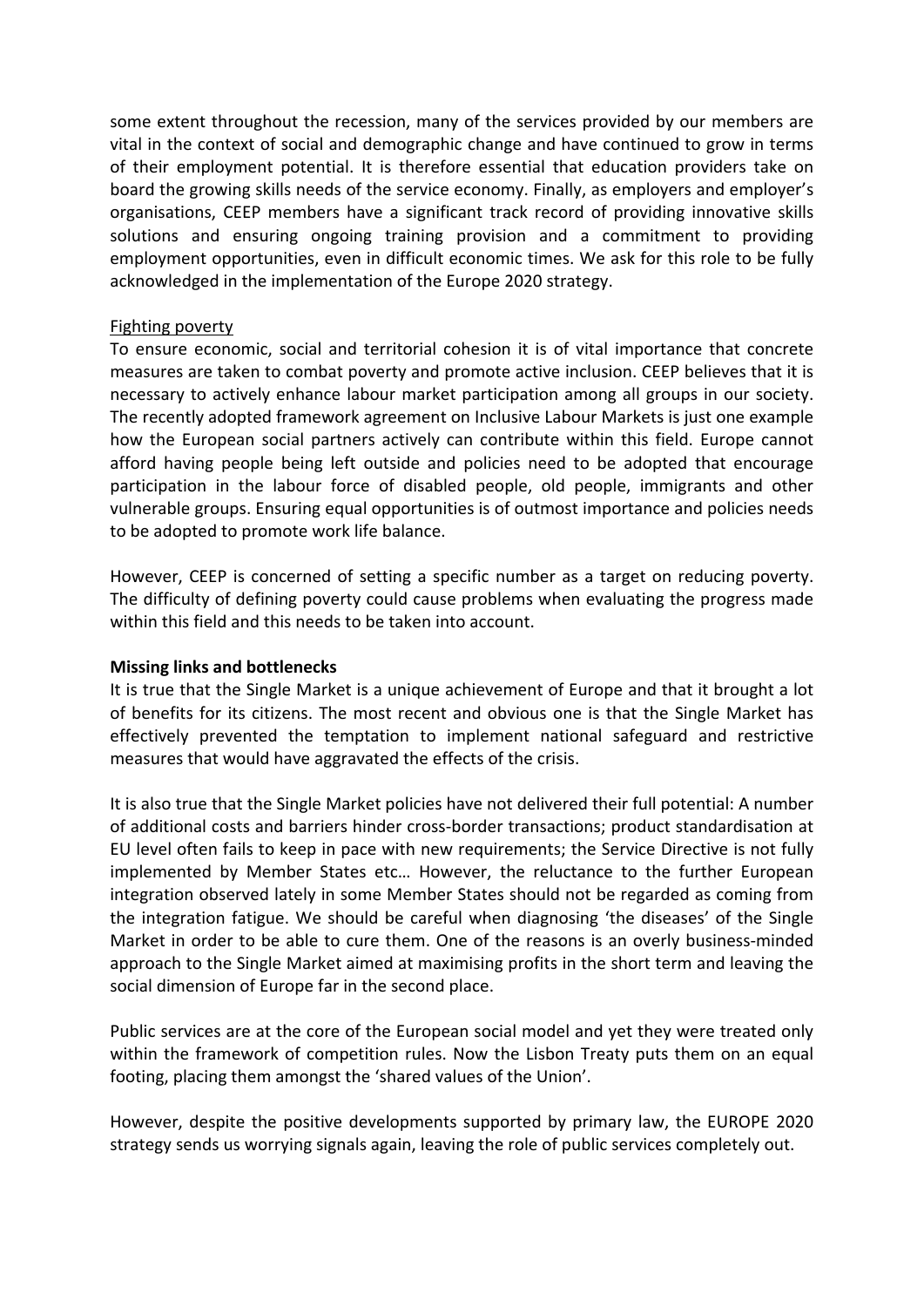Also the emerging views from the Commission about further liberalisation processes to be carried out add to the worries of Public Service providers. This shows indeed Europe's unwillingness to learn from past mistakes and demonstrates the lack of evaluation and evidence-based policy making. Efficient functioning of so-called network industries lies not only on their competitiveness but also on their provision of high quality and affordable services of general (economic) interest to citizens. Further steps to increase competition in those network industries should only be taken when it is clearly assessed that social and economic progress would not be jeopardised. Social and territorial cohesion, or solidarity, is not an automatic result from well‐functioning markets.

CEEP agrees with the idea that the challenge now is to put the rules of competition 'in coherence' with social policies. Reconciling the Services of General Interest with the Single Market policies is one of the necessary steps to be made in order to meet this challenge. To reach that goal, stable and sustainable framework conditions to provide these services need to be put in place. We need legal certainty because it defines our action level playing field and secures the much needed investment in these services. However, legal certainty should not restrict the room for manoeuvre for the providers of public services, which is necessary to adapt to social, cultural and economic differences across the EU.

## **Governance and implementation of the Strategy**

One of the reasons behind the failure of the Lisbon Strategy to meet its targets was the absence of binding instruments and efficient initiatives at EU‐level. The various flagships initiatives introduced in the EUROPE 2020 Strategy are in this respect welcome, pointing out various initiatives that the European Commission is planning to launch to reach the five headline targets.

However, the governance mechanism continues to be dominated by soft mechanisms such as benchmarking, monitoring and recommendations. CEEP urges the European Commission to use any mean necessary to make sure that the Member States fulfill their obligations and undertake the essential reforms that are needed in within the next ten years to come.

Furthermore, even though the Member States are the main actors in implementing the EUROPE 2020 Strategy, we want to underline that without proper involvement of social partners, at all levels, as well as local and regional authorities and other stake holders in the implementation process, the EUROPE 2020 Strategy is doomed to fail. We cannot repeat previous mistakes and we therefore urge the Member states and the European Commission to actively promote the involvement of these actors in the implementation process. Failure is not an option!

## **Conclusions**

The EUROPE 2020 Strategy will be an important instrument for the European Union to meet its short-term challenges of reaching a successful recovery from the current economic crisis as well as meeting our long‐term challenges that stems from globalisation, climate change and an ageing population.